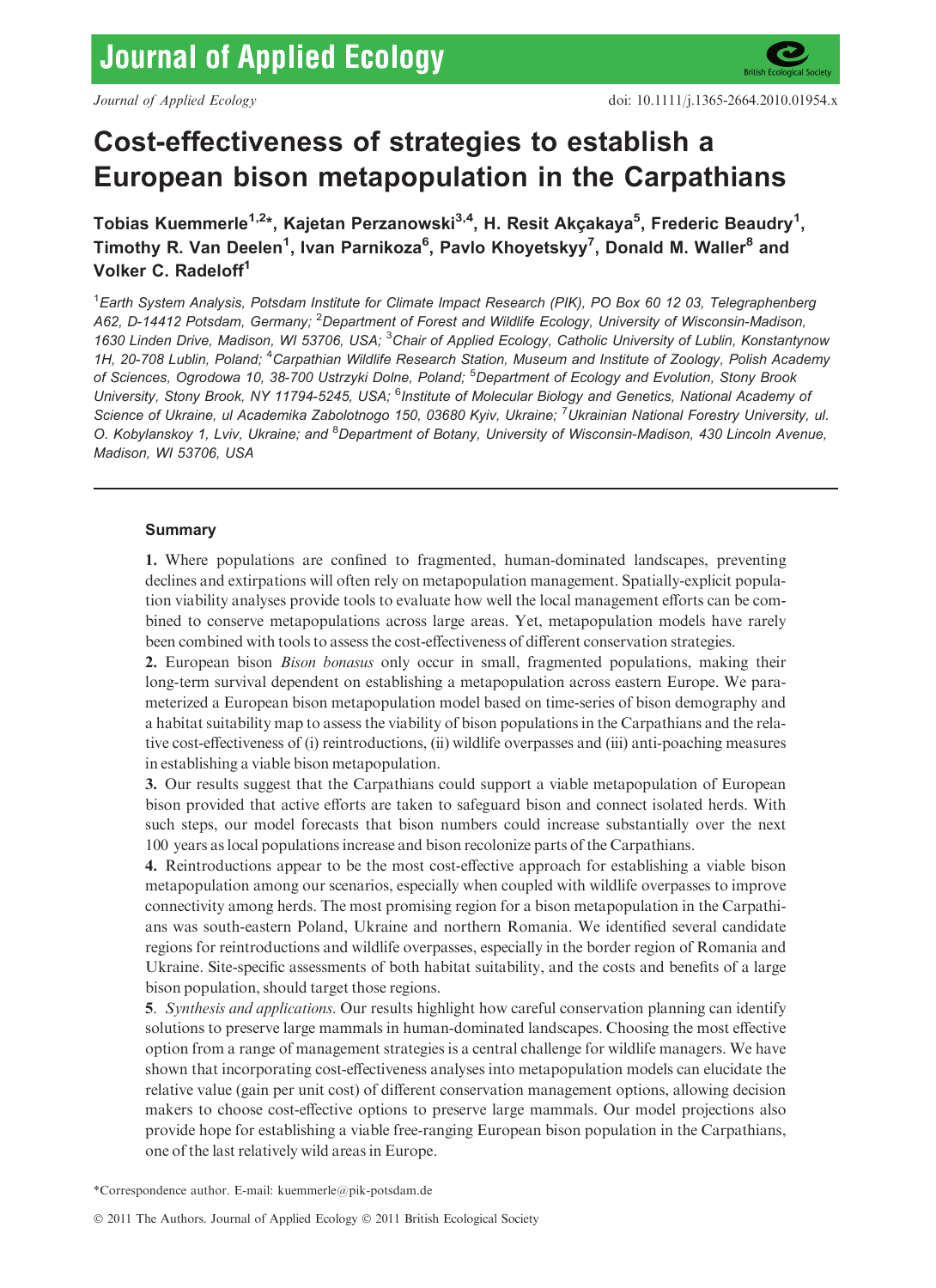Key-words: central and eastern Europe, conservation planning, cost-effectiveness analyses, large herbivores, large mammals, poaching, ramas gis, reintroductions, wisent

## Introduction

Population declines and extirpations now occur at rates several times faster than the species losses they often foreshadow but are often overlooked in the wider biodiversity crisis (Ceballos & Ehrlich 2002; Gaston & Fuller 2008). With about 75% of the planet's land surface already transformed by humans (Ellis & Ramankutty 2008), habitat conversion is clearly the largest driver of these population declines and the extinction debts they incur (Rogers et al. 2009). Large mammals are particularly at risk from habitat conversion as they often require large tracts of intact habitat (Maehr, Noss & Larkin 2001; Morrison et al. 2007). As a result, many large carnivores and herbivores today only persist in small, fragmented populations (Woodroffe 2000; Gordon & Loison 2009).

Over-exploitation represents a second formidable threat to large mammals as they are attractive targets for poachers seeking meat, trophies or medicinal animal parts. Large mammals are also persecuted because they conflict with land use (Morrison et al. 2007; Gordon & Loison 2009). Due to slow reproductive rates, large mammals lack demographic resiliency; consequently, they are particularly vulnerable to poaching and the loss of only a few individuals can doom small populations (Milner-Gulland & Bennett 2003; Linkie et al. 2006). Moreover, over-exploitation and poaching tend to be widespread in times of political and institutional instability, as during armed conflicts or revolutions (Jedrzejewska et al. 1997; Stephens et al. 2001; Dudley et al. 2002).

The collapse of the Soviet Union in 1991 is an example of such an event. As states moved from central-planning to market-oriented economies, corruption increased (TI, 2010), law enforcement was weakened, the infrastructure for nature protection eroded and illegal resource use increased (Henry & Douhovnikoff 2008; Kuemmerle et al. 2009). Poaching also increased substantially causing, for example, population collapses in saiga antelopes Saiga tatarica (Milner-Gulland et al. 2001) and Siberian tigers Panthera tigris altaica (Carroll & Miquelle 2006). This is worrying, because eastern Europe and the former Soviet Union are among the few regions in the world where large mammals still roam freely (Morrison et al. 2007). Several species persist there that were extirpated long-ago from most of the western Europe (DeVries 1995; Breitenmoser 1998).

Although poaching threatens large mammal populations in regions of eastern Europe, the post-socialist period has also brought a decreasing intensity of land use and declining rural populations (Ioffe, Nefedova & Zaslavsky 2004; Müller et al. 2009). Millions of hectares of farmland were abandoned as the region's agricultural sectors collapsed and farmland was privatized (EBRD & FAO, 2008; Kuemmerle et al. 2008). As vast areas essentially rewild, some large mammals are extending their range westward in response (Enserink & Vogel 2006). Recent land use changes could afford substantial opportunities to conserve large mammals and restore their ecological roles. However, the fate of currently unused farmland remains uncertain and competing land use claims are likely (Verburg & Overmars 2009). To capitalize on this unique conservation opportunity, we urgently need to understand how recent threats like poaching interact with the opportunities afforded by newly available habitats to affect the persistence of large mammal populations.

European bison Bison bonasus L. only occur now in eastern Europe (Pucek et al. 2004; Krasinska & Krasinski 2007). The species were extirpated from the wild during the early 20th century with only about 50 bison surviving in zoos. Thanks to captive breeding followed by a reintroduction programme, today roughly 2600 wild bison are distributed in about 30 herds across eastern Europe (Krasinska & Krasinski 2007; Raczyński 2008). Despite these important conservation achievements, European bison face an uncertain future. All contemporary herds are small (only six herds exceed 100 bison) and isolated (Perzanowski, Olech & Kozak 2004; Pucek et al. 2004). Genetic diversity of the European bison population is low, with 90% of the combined gene pool provided by only seven founders (Pucek et al. 2004; Tokarska et al. 2009). The resulting effective population size of free-ranging bison appears to be too small to ensure long-term viability (Olech & Perzanowski 2002; Perzanowski & Olech 2007). In addition, poaching and trophy hunting have increased during the postsocialist period, especially in Ukraine where herds have declined substantially or been extirpated (Parnikoza et al. 2009).

The long-term persistence of European bison depends upon increasing the size of more herds to greater than 100 animals and connecting herds to establish a large bison metapopulation of several thousand animals (Pucek et al. 2004). To meet these conservation goals we need to know what determines the viability of contemporary bison herds, how local poaching affects metapopulation viability, which areas are becoming suitable for re-establishing herds and where active reintroductions should occur to link existing herds. Spatial metapopulation viability analysis is well-equipped to answer such questions (Akçakaya 2000) and has been used to assess population viability in large mammals (e.g. Carroll & Miquelle 2006; Hamel et al. 2006; Linkie et al. 2006). Metapopulation models can also provide important insights into the cost-effectiveness of different conservation management strategies, for example, to design reserve networks (Moilanen & Cabeza 2002; Haight & Travis 2008), to minimize habitat protection costs (Haight et al. 2002a) or to optimize population management (Haight et al. 2002b; Lindsey et al. 2005). Yet, no study to date has analysed how different conservation strategies could affect the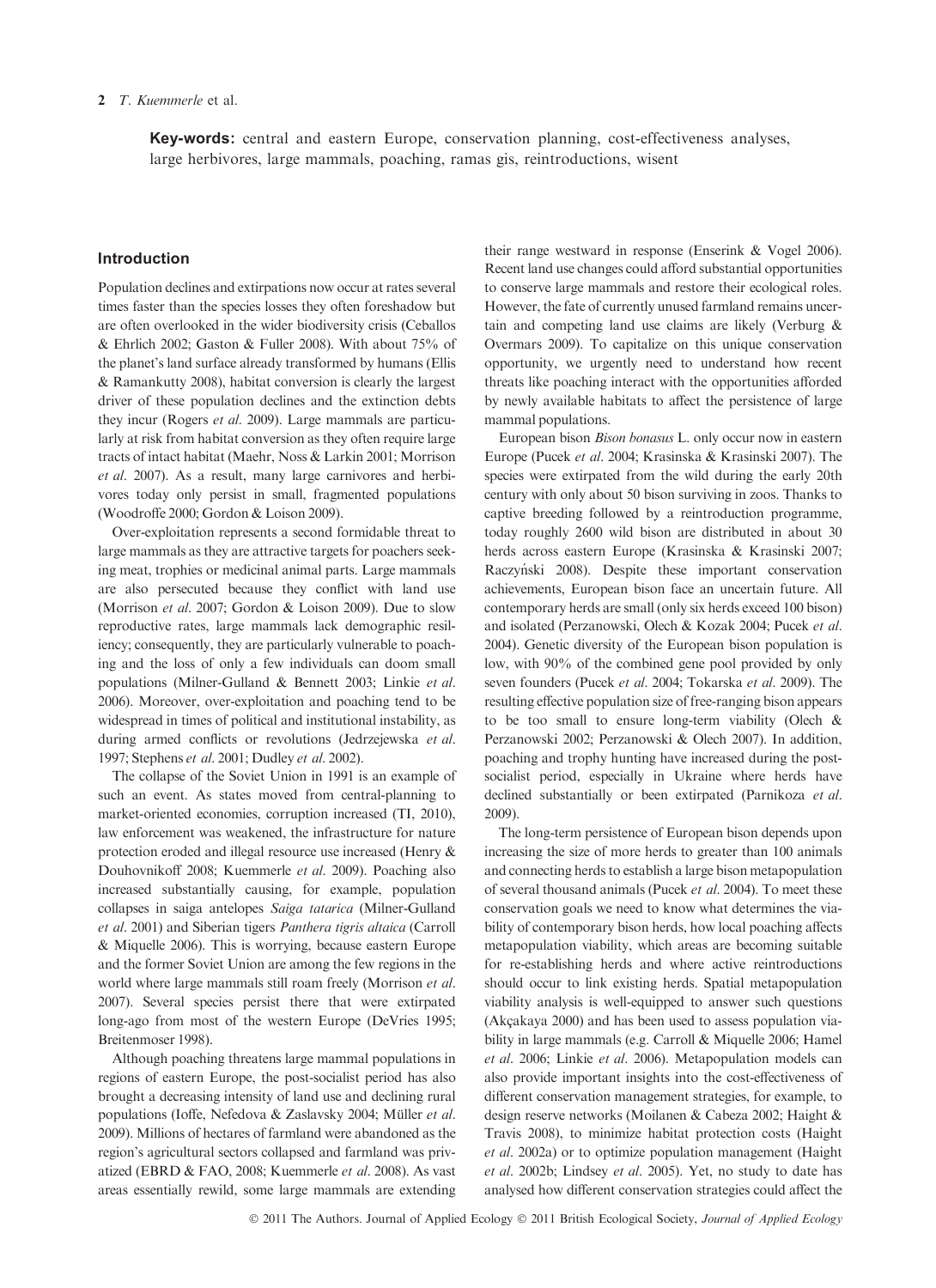metapopulation viability of European bison, or any other large mammal, in eastern Europe.

Here, we analyse the cost-effectiveness of different conservation management options on the viability of European bison populations in the Carpathians in eastern Europe. The Carpathians are among the few regions that could support a wild bison metapopulation (Perzanowski, Olech & Kozak 2004; Perzanowski & Olech 2007) as they provide ample habitat, much of which is currently unoccupied (Kuemmerle et al. 2010b). Our first goal was thus to assess European bison metapopulation viability in the Carpathians given current habitat patterns and herds. Our second goal was to compare the costeffectiveness of three conservation management activities: (i) reintroductions; (ii) enhancing dispersal ability and (iii) antipoaching measures, on European bison metapopulation viability.

## Materials and methods

## THE CARPATHIANS

The Carpathians of Central Europe extend over seven countries (Czech Republic, Poland, Slovakia, Hungary, Ukraine, Romania and Serbia), and are Europe's largest mountain range  $(210\ 000\ km^2,$ Fig. 1). Gentle slopes dominate the topography with elevations

ranging from  $\sim$ 100 to 2665 m. The climate is temperate-continental with strong altitudinal gradients in mean annual temperature ( $9^{\circ}$ C in the plains to  $\leq 0$  °C on mountain peaks) and precipitation ( $\leq 500$  to >2000 mm). There are four distinct zones of potential natural vegetation: foothills ( $\leq 600$  m) dominated by beech *Fagus sylvatica*, hornbeam Carpinus betulus and oak Quercus spp; montane mixed forests with beech and fir *Abies alba* (600 to 1100 m in the north/1400 m in the south), subalpine coniferous forests (up to  $1500 \text{ m}/1800 \text{ m}$ ) with Norway spruce Picea abies, stone pine Pinus cembra; and alpine vegetation above the treeline (Webster, Holt & Avis 2001). Centuries of land use have created a mosaic landscape of forests, pastures and croplands. Yet, land use intensity remains relatively low so the region still harbours substantial old growth and semi-natural forests and high biodiversity (UNEP, 2007).

The Carpathians provide habitat for viable populations of all European large carnivores (brown bear Ursus arctos, wolf Canis lupus and lynx Lynx lynx, UNEP, 2007) as well as several large ungulates such as red deer Cervus elaphus, fallow deer Dama dama, roe deer Capreolus capreolus and wild boar Sus scrofa. European bison were reintroduced in the Carpathians during the 1960s, and in 2009 the region harboured five free-ranging herds (Pucek et al. 2004; Krasinska & Krasinski 2007): a western and eastern herd in the Polish Bieszczady Mountains (each  $\sim$ 150 animals), one herd in the Slovak Poloniny National Park (9), one herd in the northern Ukrainian Skole district  $(\sim 15)$ , and one herd in the southern Ukrainian Bukovyna region  $(\sim 80)$  (Fig. 1).



Fig. 1. (a) European bison habitat suitability map (Kuemmerle et al. 2010a) and contemporary bison herds in the Carpathians. (b) Location of the Carpathians in Europe. Dispersal barriers: highways and major roads (c), rivers (d) and settlements (e).

© 2011 The Authors. Journal of Applied Ecology © 2011 British Ecological Society, Journal of Applied Ecology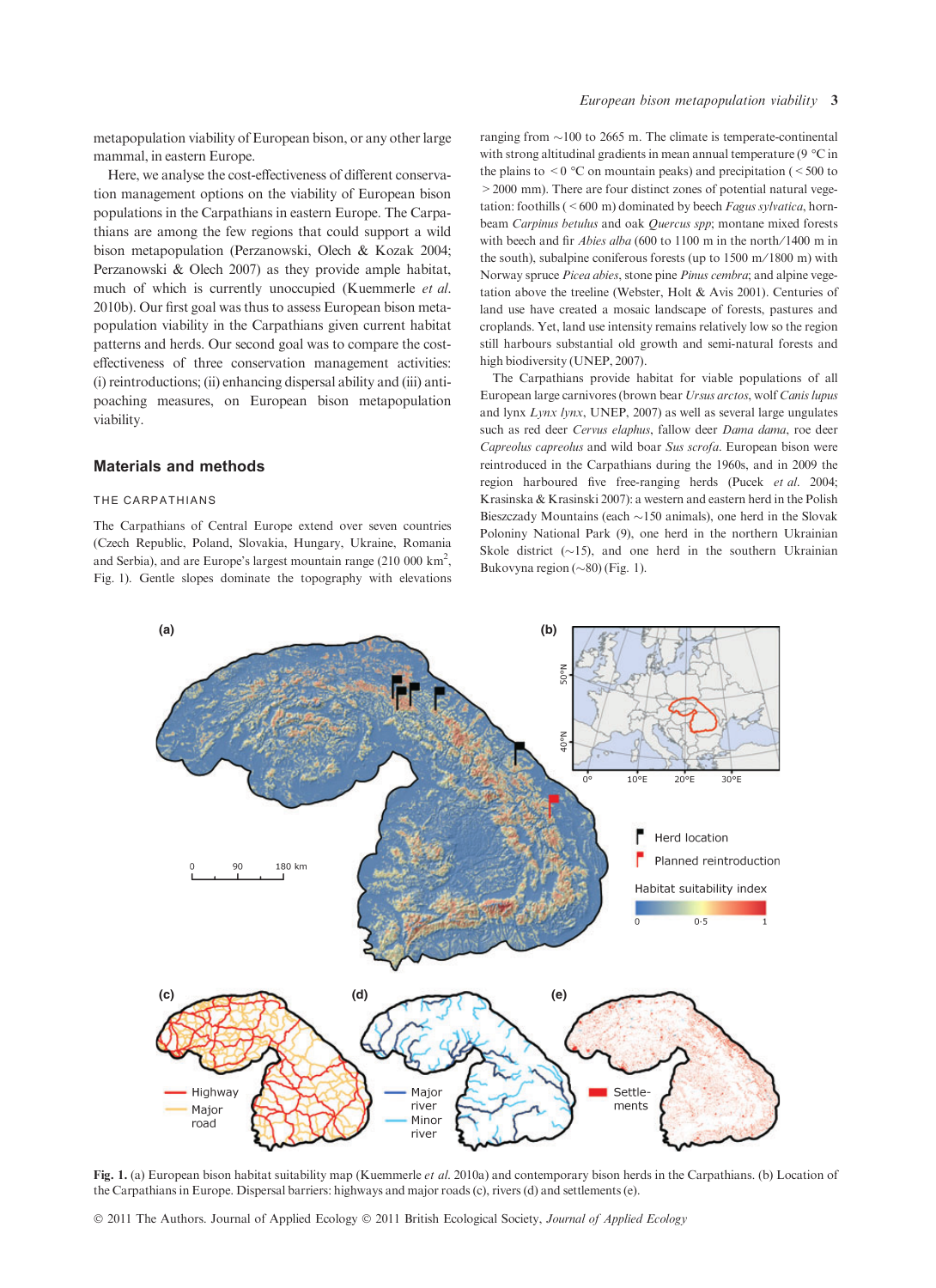As elsewhere in eastern Europe, the collapse of socialism reduced land use intensity and rural populations, allowing some areas of the Carpathians to rewild (Baur et al. 2006; Kuemmerle et al. 2008). All Carpathian countries except Ukraine recently joined the European Union, requiring them to enlarge protected area networks substantially (http://www.natura.org, UNEP, 2007). Together, these trends may represent unique opportunities to conserve large mammals and establish a Carpathian metapopulation of European bison.

#### METAPOPULATION MODEL

To analyse metapopulation viability of European bison in the Carpathians, we used the software ramas gis 5.0. First, the programme analyses habitat structure to derive patches that can harbour populations and to characterize species' dispersal ability. Secondly, a demographic matrix model is linked to each patch, allowing for spatial structure in population viability analyses and spatial variability in population dynamics (Akçakaya 2000, 2005).

We adopted the ecoregion defined by the Carpathian Ecoregion Initiative (Webster, Holt & Avis 2001), buffered by 30 km to include adjacent forests, but excluded the Serbian Carpathians as no bison exist there and the Danube River prevents dispersal. Habitat suitability (HS, scaled between 0 and 1) data were available from our previous research (Fig. 1b, Kuemmerle et al. 2010a). High-quality bison habitat in the Carpathians is characterized by a landscape mosaic including high forest cover, interspersed grasslands and low human impacts. We aggregated the HS map from its original 100 m resolution to 500 m using a median filter.

RAMAS GIS uses the continuous HS map to delineate a landscape that distinguishes patches of suitable habitat (i.e. with the potential to host a population) from background unsuitable habitat (i.e. matrix). We used HS thresholds of 0.5 and 0.6 representing the 25th and 50th percentile of the HS values within the contemporary bison ranges, respectively, to identify patches of suitable habitat. We clustered suitable cells into a single population if they were less than 2 km apart (see Appendix S1 Supporting Information). We derived separate patch maps for both spatial resolutions (100 and 500 m grain). To model the permeability of the background matrix for European bison dispersal (i.e. movements between two separate populations), we modelled a cost surface that incorporated both matrix quality and dispersal barriers (Akçakaya 2005) such as settlements, water bodies and major roads (Fig. 1c–e, see Appendix S1 Supporting Information).

To model bison population dynamics, we developed an agestructured matrix model (Caswell 2001) with annual time steps. We focused on the female segment of the population because: (i) male survival exerts only a minor influence on population viability of large ungulates (Gaillard et al. 2000); (ii) only about 50% of all male European bison participate in breeding (Daleszczyk & Bunevich 2009) and (iii) the sex ratio in larger herds is even (Krasinska & Krasinski 2007; Mysterud et al. 2007). Ungulate life cycles can be well-described by age-classes (Gaillard et al. 2000). We used a Leslie matrix model with 20 age-classes divided among calves (year 1), juveniles (2,3) and prime-aged adults (4,..., 20), as well as a senescent adult class (21 and older). Average vital rates for these four sets of age-classes were available from previous studies (Krasinski 1978; Gill 1998; Krasinska & Krasinski 2007; Daleszczyk & Bunevich 2009) (Table 1). Using the matrix model, we estimated  $\lambda$  and conducted elasticity analyses to identify key determinants of population growth (see Appendix S1 Supporting Information).

Density dependence in vital rates of ungulates is well-documented (McCullough 1975; Gaillard et al. 2000) and has been observed in

Table 1. Parameter estimates used in the spatial population viability analysis. All vital rates relate to the female segment of the European bison population (see Krasinska & Krasinski 2007; Mysterud et al. 2007; Daleszczyk & Bunevich 2009)

| Parameter                          | Mean estimate         | <b>SD</b> |
|------------------------------------|-----------------------|-----------|
| Fecundity                          | 0.2000                | 0.0920    |
| Calf survival rate                 | 0.9330                | 0.1176    |
| Juvenile survival rate             | 0.9770                | 0.0293    |
| Adult (reproductive) survival rate | 0.9831                | 0.0125    |
| Adult (senescent) survival rate    | 0.9500                | 0.0125    |
| Carrying capacity                  | $0.2 \text{ km}^{-2}$ |           |
| $R_{\text{max}}$                   | 1.19                  |           |

both European (Mysterud et al. 2007) and American bison Bison bison (Plumb et al. 2009). We estimated carrying capacity (K) at  $0.4$ bison  $km^{-2}$  (=0.2 females  $km^{-2}$ ) for the Carpathians, and included habitat quality when calculating K (see Appendix S1 Supporting Information for details). Only habitat patches that could support at least five females were deemed suitable habitat, corresponding to the smallest known free-ranging herds (Pucek et al. 2004). We assumed density-dependent recruitment (Fowler 1981) and adjusted growth rates using a Ricker-type function with a maximum finite rate of increase  $(R_{\text{max}})$  of 1.19. Density dependence was based on all (female) individuals (see Appendix S1 Supporting Information).

Variability in environmental conditions (e.g. changes in winter severity or forage availability) can have strong effects on fecundity and survival of European bison (Krasinska & Krasinski 2007; Mysterud et al. 2007) and we therefore randomly sampled all vital rates from log-normal distributions with means taken from the Leslie matrix and SD available from the literature (Table 1). Environmental conditions in the Carpathians vary along latitudinal and elevation gradients and we therefore modelled covariation in environmental stochasticity among two populations as a negative exponential function of the distance between these populations (see Appendix S1 Supporting Information).

Dispersal rates (% of source population migrating to a target patch) between patches were based on a negative exponential function (Akçakaya 2005). We parameterized low, medium and high dispersal scenarios. We also included density dependence in dispersal rates and assumed maximum dispersal distances of  $\sim 90-100$  km (see Appendix S1 Supporting Information).

Our base metapopulation model included the four contemporary Carpathian bison herds with 2009 population numbers (see above), assuming even sex distribution and stable age distributions (inferred from the matrix model). At the time of writing, no exchange was occurring among herds except for the Slovak and western Bieszczady herds that we consequently modelled as a single population. Our base model also included an additional herd of 10 female bison to be reintroduced in northern Romania in 2010 (Fig. 1b). We estimated average poaching rates in the Ukrainian populations at 20% of the population annually (see Appendix S1 Supporting Information). We used 1000 replications and a simulation period of 100 years.

#### SENSITIVITY ANALYSES

To assess how robust our metapopulation model was to uncertainty in parameter estimates, we compared model runs for the two different HS thresholds ( $HS = 0.5$  and  $HS = 0.6$ ) and the two spatial resolutions of the habitat map (100 and 500 m, for a  $150 \times 150$  km<sup>2</sup> subset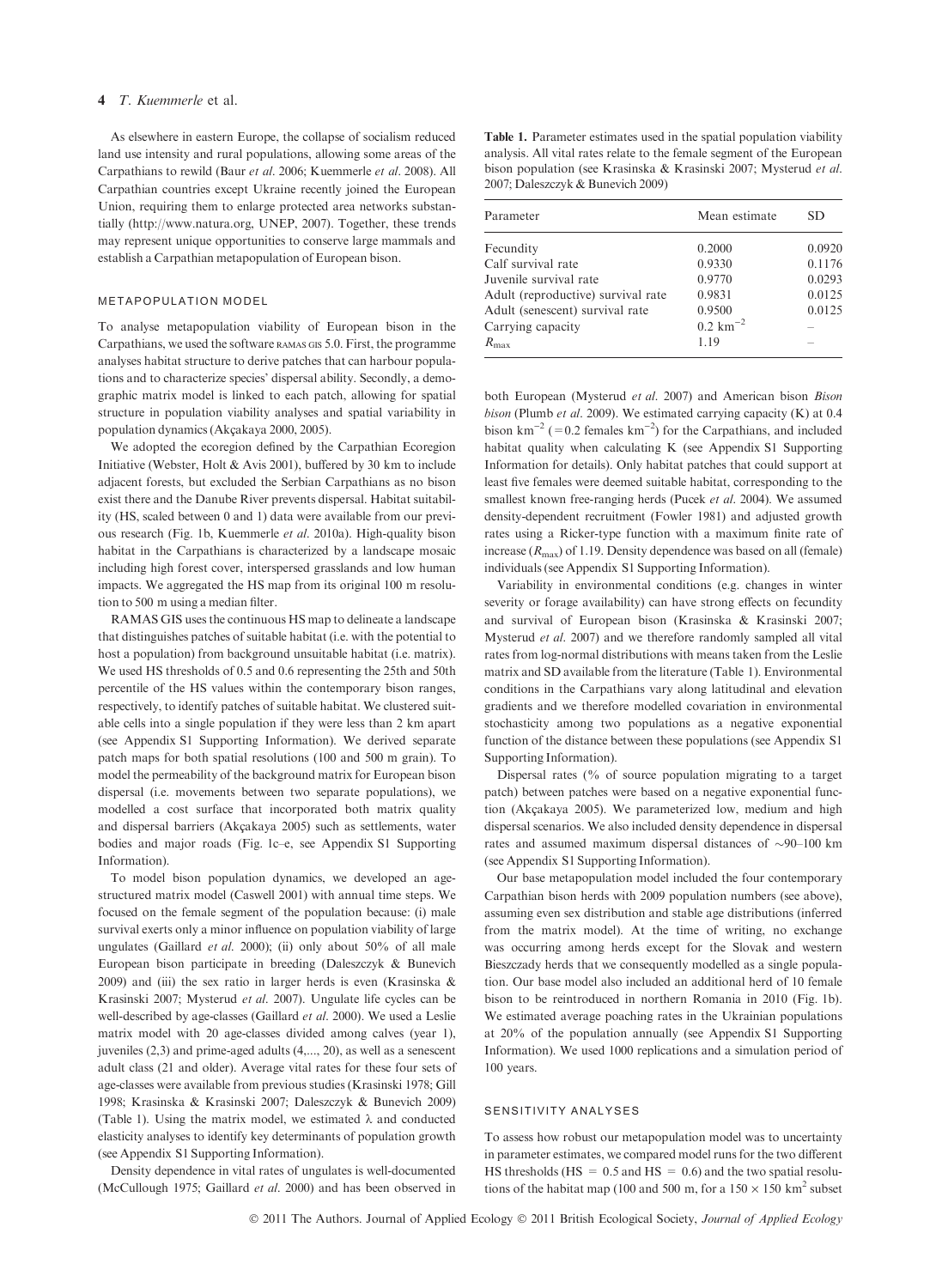of the study region). We also varied mean demographic rates (by  $-5\%$ ,  $-2\%$ ,  $-1\%$  and  $+1\%$ ), environmental stochasticity (SD of demographic rates by  $-20\%$ ,  $-10\%$ ,  $+10\%$  and  $+20\%$ ), carrying capacity (by  $-25\%$ ,  $-10\%$ ,  $+10\%$  and  $+25\%$ ) and  $R_{\text{max}}$  ( $-10\%$ ).  $5\%$ ,  $+5\%$  and  $10\%$ ). We compared metapopulation runs for our low, medium and high dispersal scenarios. Finally, we compared model runs using time horizons of 100 and 200 years, and 1000 and 10 000 model replications.

### MANAGEMENT SCENARIOS

We considered three European bison conservation management options: (i) reintroductions; (ii) enhancing dispersal ability via wildlife overpasses; (iii) anti-poaching strategies. We assumed reintroductions of 10 female bison (mixed age group, no calves, distributed among age classes so as to approximate the stable age distribution of our matrix model) and a sufficient number of bulls to ensure reproduction. We selected all patches that had a carrying capacity of at least 50 female bison (Pucek et al. 2004) and that included a protected area of at least 50 km<sup>2</sup>, and we modelled reintroductions for each patch separately. Wildlife overpasses can substantially enhance habitat connectivity for large mammals (Gloyne & Clevenger 2001; Van Wieren & Worm 2001). Based on the network of permanent barriers and the metapopulation map, we selected 11 locations for potential wildlife overpasses. We then recalculated dispersal rates without these barriers, and ran the metapopulation model separately for each potential overpass. To assess the effect of anti-poaching strategies on metapopulation viability, we reduced poaching levels from 20% in the base model to 10% and 5% in each of the Ukrainian populations separately. Finally, we assessed the effect of combining different conservation management options.

To compare among our scenarios, we extracted the probability that metapopulation size will remain below 1000 female bison during the simulation period of 100 years (P1000). We chose this threshold, because a minimum  $N<sub>e</sub>$  of 50 has been suggested for European bison (Pucek *et al.* 2004) and the ratio of  $N_e$  to N is as low as 0.07 for American bison (Frankham 1995), and likely to be even lower for European bison due to high inbreeding (Olech & Perzanowski 2002; Pucek et al. 2004; Traill, Bradshaw & Brook 2007). We also extracted total bison population (TBP), metapopulation occupancy (MO) and the number of herds exceeding 100 animals (i.e. 50 females, N50) for each scenario. For all these measures, we calculated confidence intervals based on the Kolmogorov–Smirnov test statistics and 1000 replicate runs (Akçakaya 2005).

The cost-effectiveness of all scenarios was compared by first calculating the increases in metapopulation viability for each scenario relative to our base model and second dividing these increases by the cost of a scenario (in 1000€). We assumed a cost of 250 000 € for a reintroduction project, based on the costs of previous European bison reintroduction projects in the Carpathians in which we have been involved (for the herds in Poland, Slovakia and Romania). The average cost for a wildlife overpass was estimated at 2 000 000€ based on a European-wide assessment of wildlife crossing structures (Bank et al. 2002; Trocmé et al. 2003) as well as cost estimates from Canada (Gloyne & Clevenger 2001; Huijser et al. 2009). Safeguarding a herd from poaching was estimated at 20 000€ for one ranger per year (i.e. salary, initial costs for a jeep and equipment and running costs) and we assumed one ranger for herds with a  $K < 25$  female bison, two for herds with K  $\leq$  50, three for herds with K  $\leq$  100 bison and four for herds with  $K > 100$ . We assumed reducing poaching levels to 5% would be twice as costly as reducing poaching levels to 10% and that anti-poaching measures would be necessary for 20 years.

#### **Results**

We identified potential habitat for 151 European bison populations in the Carpathians using a HS threshold of 0.5. If fully utilized, these habitats together could support up to a total carrying capacity of 8038 female bison. Large patches were frequent in the Ukrainian and Romanian Carpathians (Fig. 2), where the three largest potential populations occurred (578 and 510 bison in Ukraine, and 421 in south-western Romania). In contrast, almost all potential populations in the Polish and Slovak Carpathians were small (<100 individuals), except for the Bieszczady Mountains in south-eastern Poland where four habitat patches could support a combined population of 401 bison (Fig. 2).

Our more realistic base model predicted more modest increases in the Carpathian metapopulation of European bison up to an eventual average final abundance of 1015 female bison (95% CI: 715–1436) after 100 years (Fig. 3). European bison colonized 23 new patches, mainly during the first half of our simulation. With barriers inhibiting dispersal into much of the Carpathian range in our base model, we observed a mean metapopulation occupancy of only 18%. On average, 1568 bison were poached or harvested in Ukraine. Nevertheless, the extinction risk of the European bison metapopulation was relatively low, with a probability



Fig. 2. (a) Potential European bison populations and their carrying capacities (K) and (b) histogram of K.

© 2011 The Authors. Journal of Applied Ecology © 2011 British Ecological Society, Journal of Applied Ecology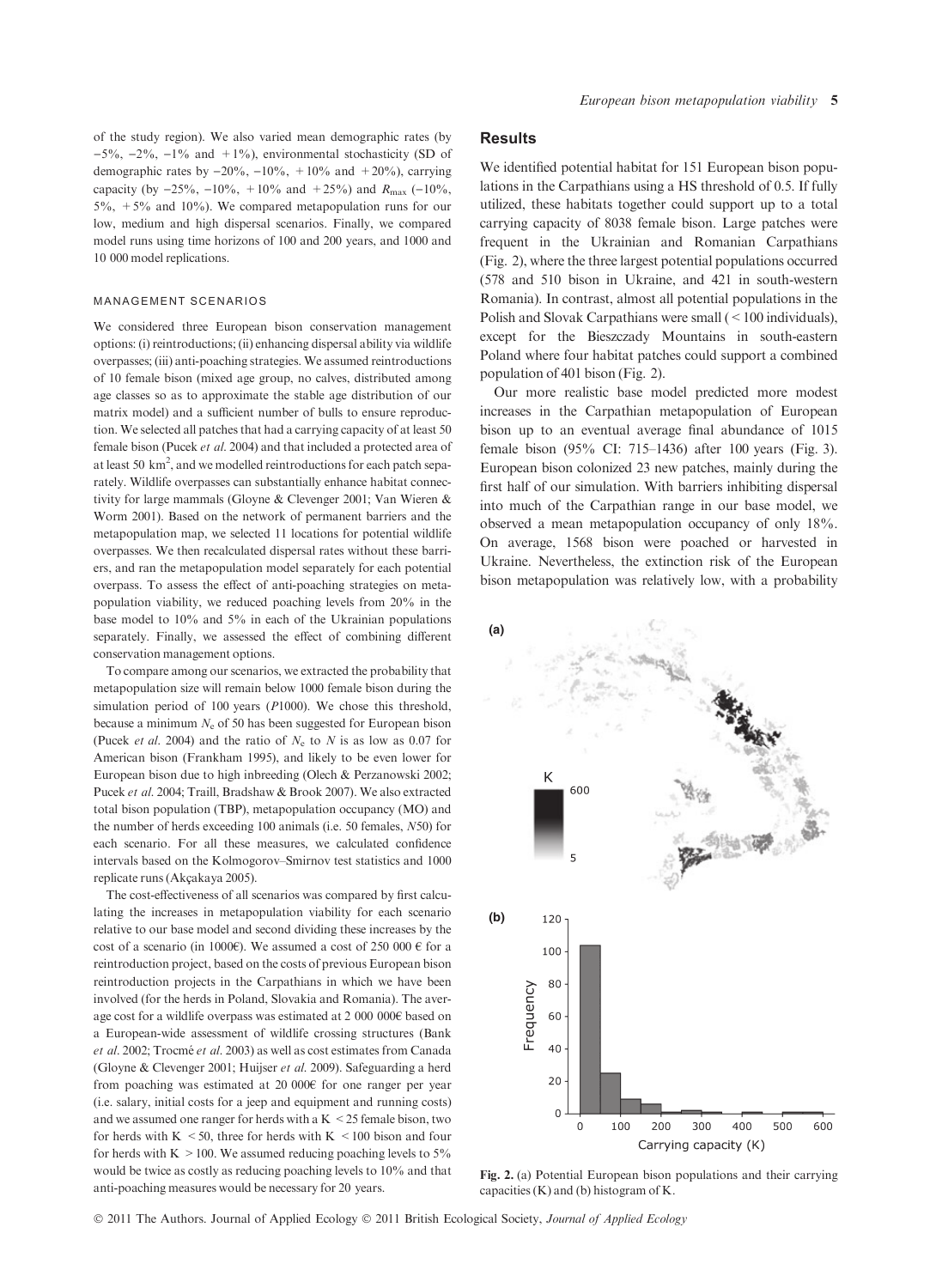

Fig. 3. (a) Metapopulation trajectory and metapopulation occupancy of the base model (i.e. current habitat and herd distribution,  $HS = 0.5$ , medium dispersal). (b) Relative changes in metapopulation trajectories and occupancy when varying vital rates (age matrix means), environmental stochasticity (age matrix SD), carrying capacity and the maximum intrinsic growth rate  $(R_{\text{max}})$ .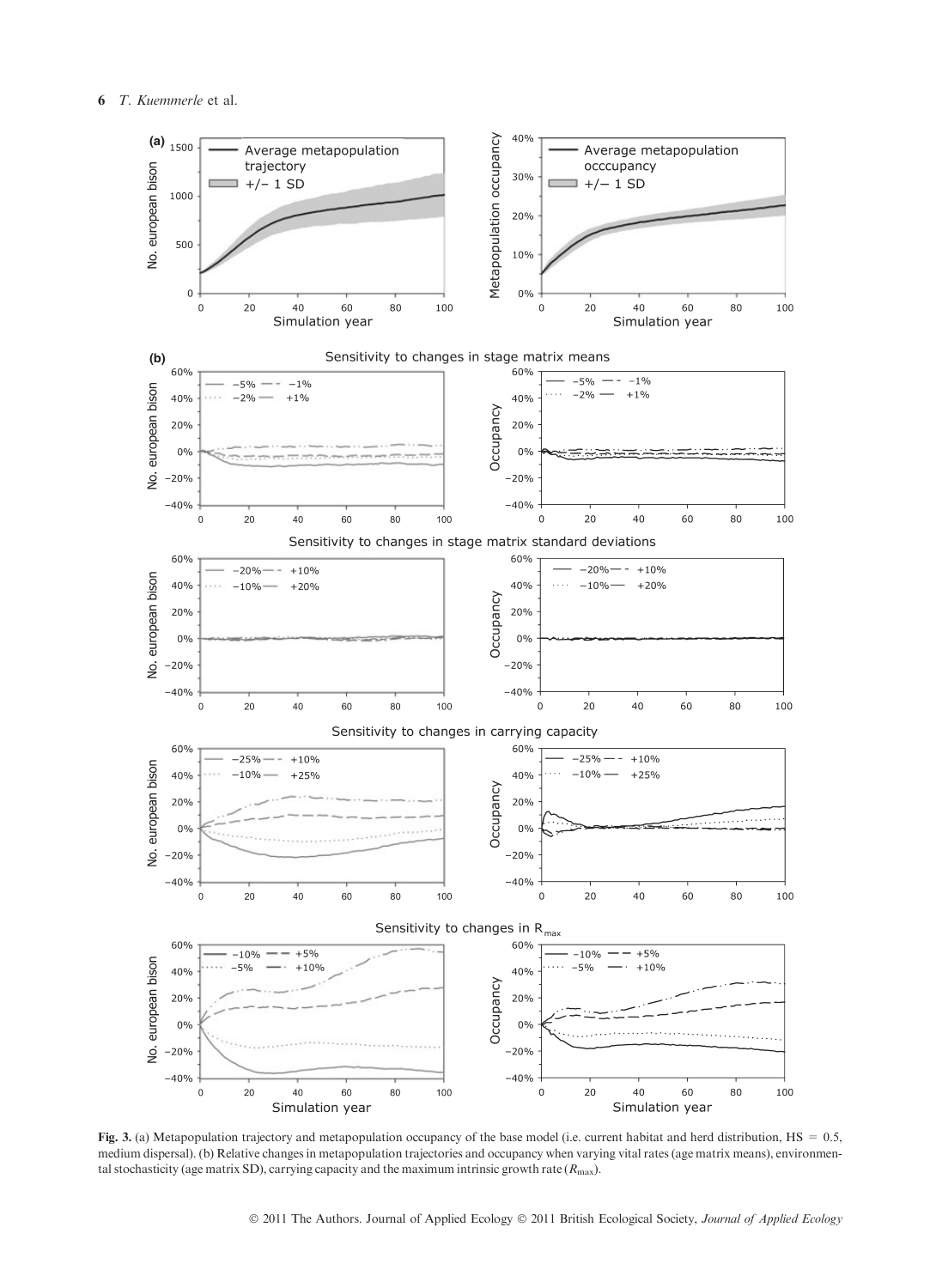European bison metapopulation viability 7



Fig. 4. Metapopulation occupancy for the low, medium and high dispersal scenarios.

of  $\leq 5\%$  that bison numbers will remain below 700 animals (and  $\leq 1\%$  for  $\leq 570$  bison) during the next 100 years. The probability that the bison metapopulation will not reach 1000 female animals (P1000) during the next 100 years was 53%. Six herds exceeded 100 animals (N50) in our base model at the end of our simulation period.

Our metapopulation model was relatively robust to small changes in mean survival and fecundity (Fig. 3b). Decreasing survival and fecundity did not affect patch colonization substantially, but local extinctions became more common, leading to reduced mean patch occupancy. Altering environmental variability also did not affect projections substantially (Fig. 3b). In contrast, varying K had a marked effect, with faster colonization and higher patch occupancy for lower K and vice versa (because dispersal is density-dependent, Fig. 3b). Finally, our metapopulation model showed marked sensitivity towards changes in  $R_{\text{max}}$ , with up to 50% higher abundances when increasing  $R_{\text{max}}$  by 10%. Colonization also occurred faster and more patches were occupied for higher  $R_{\text{max}}$  values (Fig. 3b). The three dispersal scenarios resulted in markedly different metapopulation occupancy patterns (Fig. 4). All accessible patches (27) were colonized in the high dispersal scenario vs. 13 patches in the low dispersal scenario (19 in the base model) with corresponding differences in the estimated final population sizes (1304 and 773 in the high and low dispersal scenarios respectively). Extending our base metapopulation model to 10 000 replications or 200 years did not affect the average trajectory, but more replications decreased SE.

Increasing, the HS threshold from 0.5 to 0.6 reduced the number of potential populations from 151 to 114 patches and these patches were substantially smaller than in the base model, resulting in a total potential carrying capacity of 4449 bison. Predicted average abundance after 100 years decreased from 1015 to 673 bison although patch occupancy remained similar. Extinction risk rose markedly for an HS threshold of 0.6 (e.g. 98% probability of P1000 after 100 years compared with 53% in the base model; only five herds could exceed 100 animals in this scenario). In contrast, changes in the spatial resolution of our habitat map had little effect.

Our base model identified 26 unoccupied habitat patches that satisfied our criteria for reintroductions (i.e.  $K > 50$  and protected area  $> 50 \text{ km}^2$ , Fig. 5). Modelling reintroductions for each patch separately resulted in a median decrease of 47% in  $P \le 1000$  (probability of female bison population  $\le 1000$ after 100 years), an average increase in TBP of 32%, a mean increase in MO (mean occupancy) of 24% and a mean increase in N50 (number of herds larger 100 animals) of 34%. However, these viability estimates varied among the reintroduction scenarios with SD of 18%, 22%, 19% and 29% for P1000, TBP, MO and N50 respectively. Thirteen patches occurred in Ukraine (Fig. 5). Implementing anti-poaching measures for each of these 13 patches separately only improved viability slightly, except for the largest patch and the patch containing the Bukovyna herd (e.g. reducing P1000 by 53% and resulting in higher patch occupancy). Reducing poaching levels to 10% instead of 5% did not affect viability estimates substantially.



Fig. 5. Different European bison conservation scenarios: Patches where reintroductions were modelled (left column). Patches where anti-poaching strategies were assessed (middle column). Locations where wildlife overpasses were assessed (right column).

© 2011 The Authors. Journal of Applied Ecology © 2011 British Ecological Society, Journal of Applied Ecology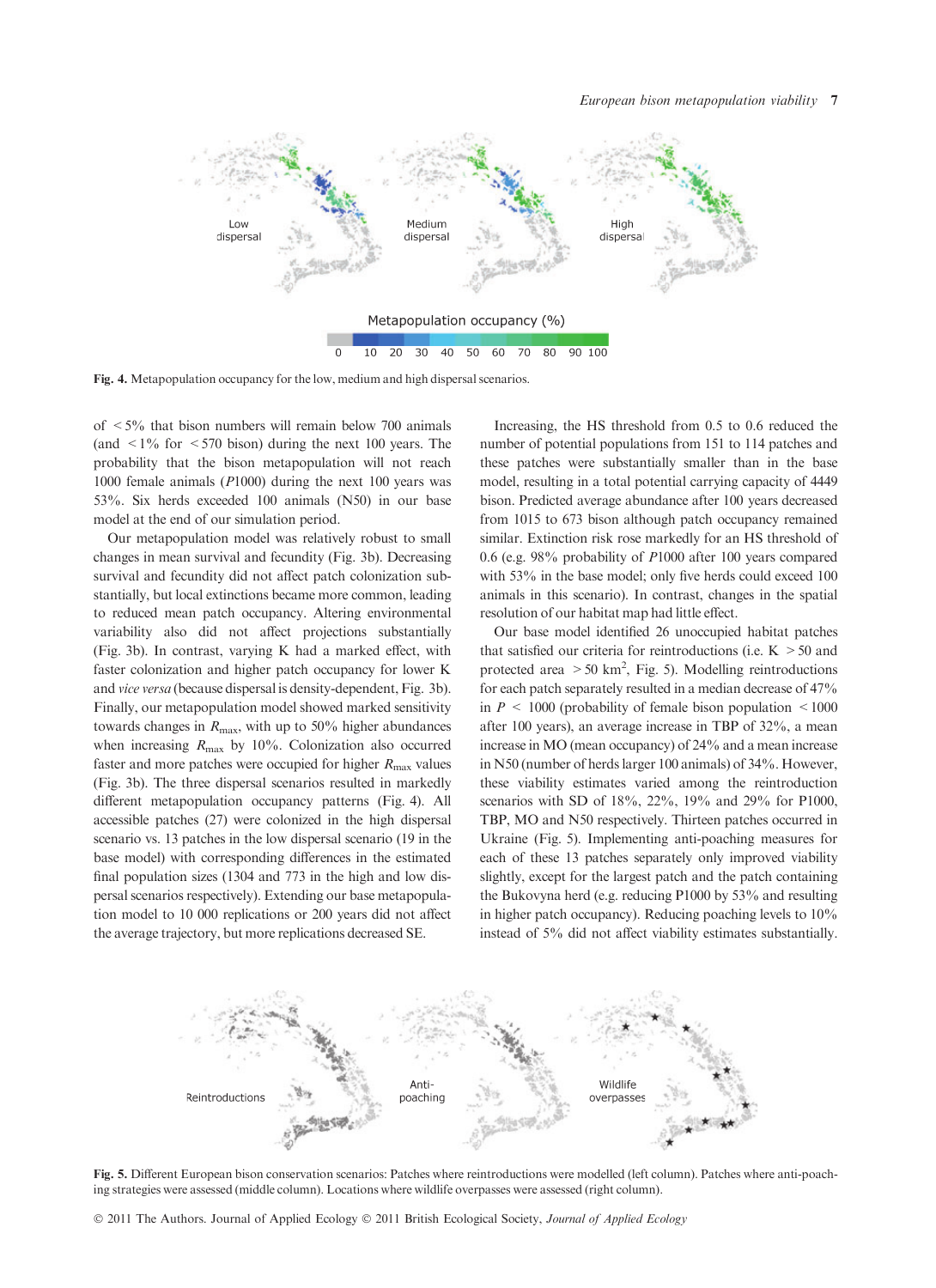Constructing wildlife overpasses, however, was predicted to affect metapopulation viability greatly, reducing mean P1000 by 29% and increasing TBP, MO and N50 by 29%, 35% and 17% respectively. The effects of adding overpasses also varied substantially (e.g. 0% to 53% decrease in P1000).

Based on these results, the cost-effectiveness ranking of our scenarios (see below), as well as expert knowledge (i.e. regarding the placement of wildlife overpasses), we modelled nine scenarios that combined different management options: three scenarios each for combining (i) one reintroduction and one anti-poaching measure; (ii) one reintroduction with one overpass and (iii) multiple reintroductions (one scenario each for two, three and four reintroductions). Combining reintroductions and anti-poaching efforts did not increase metapopulation viability substantially compared with reintroductions alone (e.g.  $\leq 5\%$  decrease in P1000,  $\leq 10\%$  increase in MO). In contrast, combining even a single wildlife overpass with one reintroduction strongly increased metapopulation viability compared with reintroductions alone (e.g. up to P1000 of 0%, 30% increase in TBP, 50% increase in N50). Multiple reintroductions had the strongest effect on metapopulation viability, increasing TBP up to 224%, MO up to 110% and N50 up to 267%.

The potential distribution of bison in the Carpathians varied substantially among the different scenarios (Fig. 6). Wildlife overpasses and reintroductions both allowed European bison



Fig. 6. Metapopulation occupancy for three reintroduction scenarios (first row), three anti-poaching scenarios (second row), three wildlife overpasses (third row) and three combined scenarios (bottom row). Patches where management options were implemented are marked  $\otimes$ .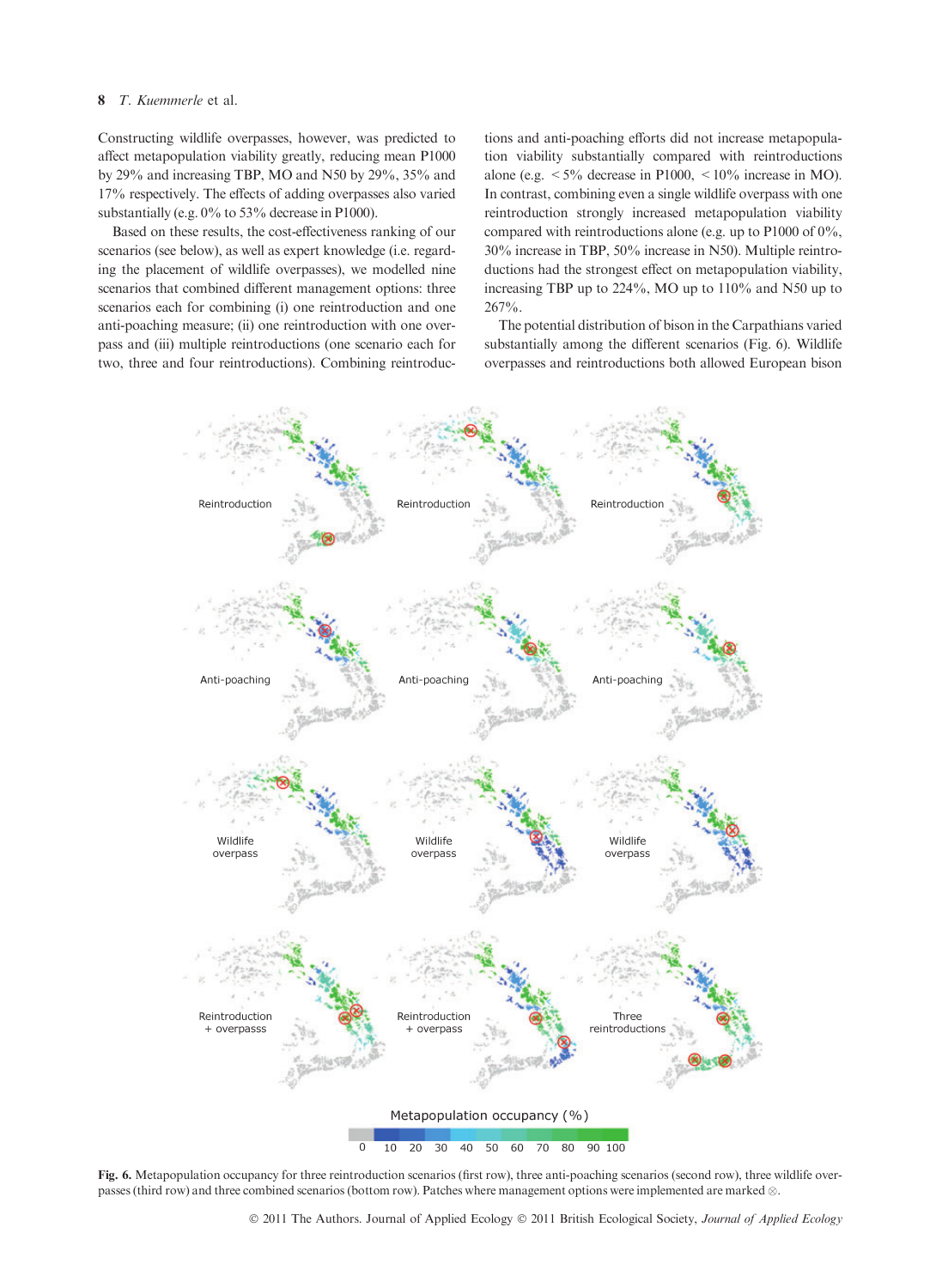

Fig. 7. Cost-effectiveness of different European bison conservation management options regarding four metapopulation viability measures: (a) risk of total population <1000 female bison after 100 years, (b) total female bison population after 100 years, (c) metapopulation occupancy and (d) number of populations exceeding 100 animals (=50 female bison) after 100 years (markers = median of viability change compared with the base scenario of all scenarios with the same conservation management strategy; whiskers  $= \pm 1SD$ ; all values measure improvement relative to the base model).

to colonize much habitat, but colonization rates were higher and more patches were colonized following reintroductions. Our results also showed that the southern and north-western Carpathians are dissected strongly by dispersal barriers (i.e. many patches close to source populations remained uncolonized), whereas in northern Romania, introducing a single herd led to the predicted colonization of most habitats. Anti-poaching activities increased the probability of colonization of adjacent patches, but only if large patches were protected (Fig. 6).

Reintroductions emerged as the most cost-effective option to increase population viability in our comparisons of the costeffectiveness of different bison conservation strategies (Fig. 7), accounting for 20 or more of the 25 most cost-effective scenarios across all viability measures. Reintroductions in Calimani National Park (northern Romania, scenario R19), the Cindrel Mountains in southern Romania (R24) and in Magurski National Park (Poland, R4) were the most cost-effective reintroduction scenarios (see Supporting Information). Wildlife overpasses could also improve viability substantially, especially when combined with reintroduction projects, but tended to be costly. Coupling a reintroduction project in northern Romania with an overpass to connect this region to neighbouring Ukraine emerged as the most cost-effective combined scenario (see Appendix S2 Supporting Information). As the costs of anti-poaching strategies scaled with patch size in our model, protecting herds from poaching emerged as the least costeffective management option (e.g. anti-poaching strategies for the largest patches in Ukraine increased viability substantially, but the cost-effectiveness of conservation management remained low due to the high costs of anti-poaching strategies).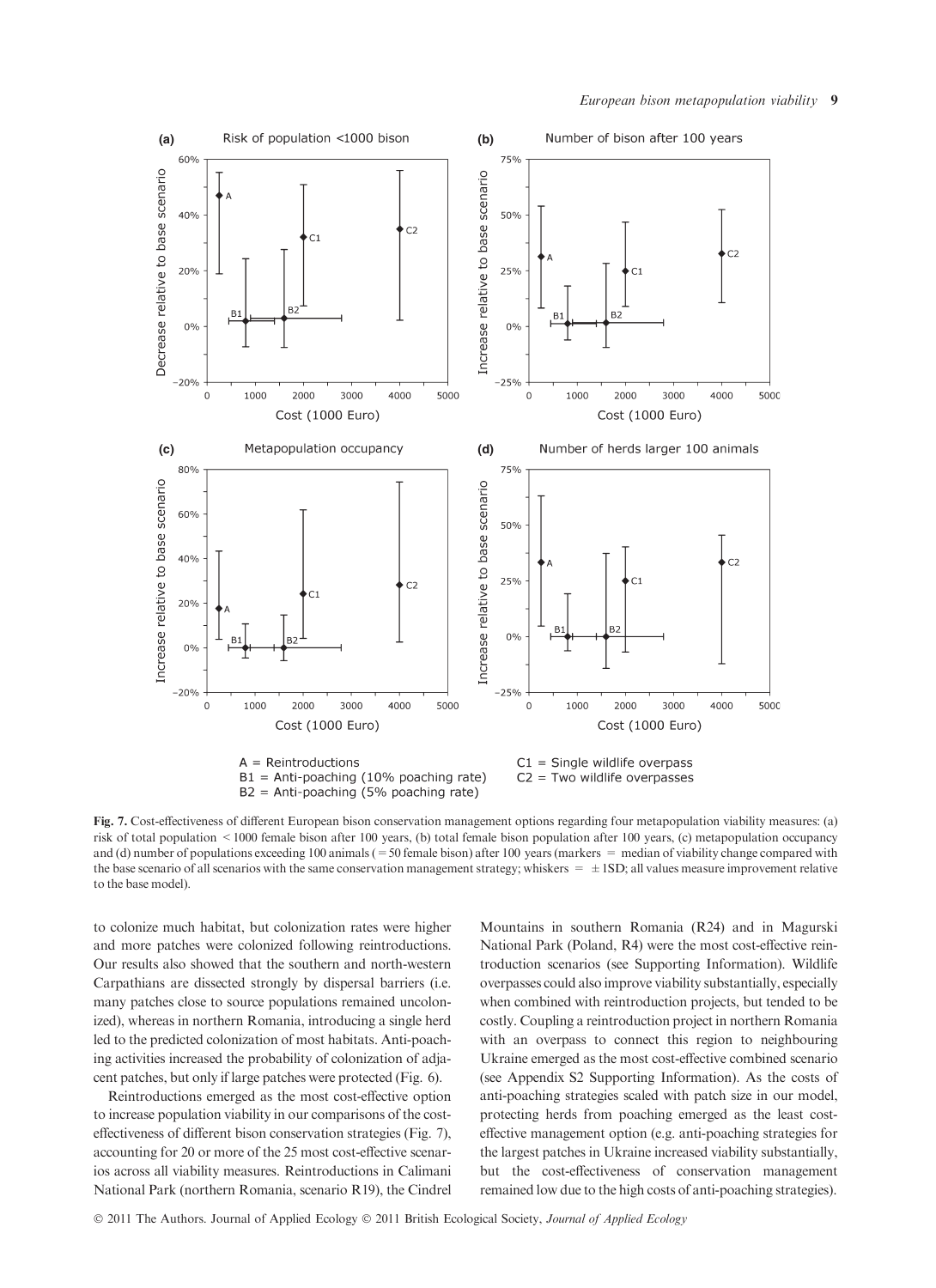## **Discussion**

Habitat loss and over-exploitation threaten large mammals worldwide. Preserving their populations in increasingly human-dominated landscapes is thus a grand challenge of conservation biology. European bison, Europe's largest land mammal and last surviving large grazer, today only occur in small and isolated herds. Our results show that conservation management could increase bison numbers and the connectivity among herds substantially. Conservation goals are met in many of our scenarios, suggesting that the Carpathians could support a viable metapopulation provided that the steps are taken to expand and protect existing herds. The collapse of socialism and subsequent EU expansion has reduced human presence and enhanced nature protection in some parts of the Carpathians. Despite increased poaching in the post-socialist period, we may be facing a 'hot moment' for implementing the first comprehensive plan to sustain the European bison metapopulation. Our model suggests that reintroductions, the main conservation strategy during the last decades, is the most costeffective approach for establishing such a metapopulation, especially when reintroducing several herds or when coupling reintroductions with wildlife overpasses to improve connectivity among herds.

Our metapopulation models suggest that even without management intervention, the Carpathian population of European bison could, if allowed, increase substantially during the 21st century (about fivefold in our base model). Much of this increase depends upon their ability to recolonize more of their former range (Fig 6), which requires local populations to rise markedly (dispersal was density-dependent in our model). Barriers to dispersal exclude bison from much of the Carpathians and inhibit animal movements and thus genetic exchange among herds. Even aside from these difficulties, the probability that bison numbers in our base model reached the conservation goal of 1000 female bison ( $N_e \sim 50$ ) was only 47% and average abundance (1015) was only slightly higher than this goal. This is troublesome in light of the uncertainty we face in the ecological and social carrying capacity (i.e. acceptable population levels in landscapes managed for both, land use and conservation) of European bison (Krasinska & Krasinski 2007). Active conservation management will therefore be necessary to establish and sustain a functioning bison metapopulation in the Carpathians.

Reintroductions emerged as the most cost-effective management option to expand the range of European bison in the Carpathians and boost population numbers. Several large but currently unoccupied habitat patches exist that include protected areas. These are obvious starting points for reintroductions, especially in northern and southern Romania. These areas also contain relatively few dispersal barriers, potentially allowing bison to recolonize larger areas of unoccupied habitat. Our metapopulation model also suggests that because the ongoing reintroduction project in Romania occurs in an isolated patch of habitat, further reintroductions will be necessary if bison are to recolonize other Romanian patches (Fig. 6). Any strategy focused solely on reintroduction though, would confront the disadvantage that barriers (mainly highways) inhibit exchange among herds.

Wildlife overpasses, properly placed to improve connectivity, substantially improved the viability of the European bison metapopulation in our models. Moreover, overpasses would be likely to prove crucial for allowing bulls to disperse among herds, fostering genetic exchange and thus preventing further erosion of genetic diversity. Wildlife crossings now provide movement corridors for many wildlife species while increasing traffic safety, often outweighing the relatively high construction costs (Gloyne & Clevenger 2001; Van Wieren & Worm 2001). Infrastructure is currently being developed in much of the region as most Carpathian countries have joined the EU (UNEP, 2007). Given the importance of this region as a hotspot of large mammal diversity and the fact that wildlife crossings only increase the total cost of a road project by 7–8% (Bank et al. 2002), maintaining and improving ecological corridors in the Carpathians should be a priority (UNEP, 2007; Huck et al. 2010).

In our models, reactive anti-poaching strategies emerged as less cost-effective than reintroductions and overpasses in improving metapopulation viability. High poaching rates in Ukraine, however, represent real threats that should not be ignored. Poaching reduced patch colonization and dispersal rates substantially in our models. Field evidence also suggests that poaching rates may have increased further since the last census (2009), potentially threatening the existence of the Ukrainian herds. This is particularly worrisome considering that Ukraine emerges as a key area in all our models, connecting the northern and southern Carpathians. The root causes of poaching in Ukraine are corruption, an inadequate legal framework, weak law enforcement and poverty. Ironically, many trophy hunts are carried out under the guise of precautionary culling (e.g. of sick animals, Parnikoza et al. 2009). Addressing poaching will therefore not only require adequate law enforcement (which we modelled), but also a combination of legal measures including improved species' protection status, capacity building through education and local participation and long-term conservation programmes. Our analyses demonstrate that relatively large numbers of bison could be harvested without substantially affecting metapopulation viability. As substantial demand for European bison trophies exist, sustainable harvesting could generate conservation funds, mitigate human-wildlife conflict and complement rural incomes.

Our results clearly suggest that the Carpathians could harbour a viable metapopulation of European bison, and that moderate efforts of conservation management could suffice to establish and sustain such a metapopulation. The most promising strategy appears to be reintroducing subpopulations, particularly in the border region of Romania and Ukraine. The addition of a few strategic wildlife overpasses (e.g. bridging north-south running highways in the eastern Carpathians) would further benefit not only the European bison but also large mammals and Carpathian biodiversity generally. Human pressures in many rural areas of the Carpathians have declined following the collapse of socialism and protected area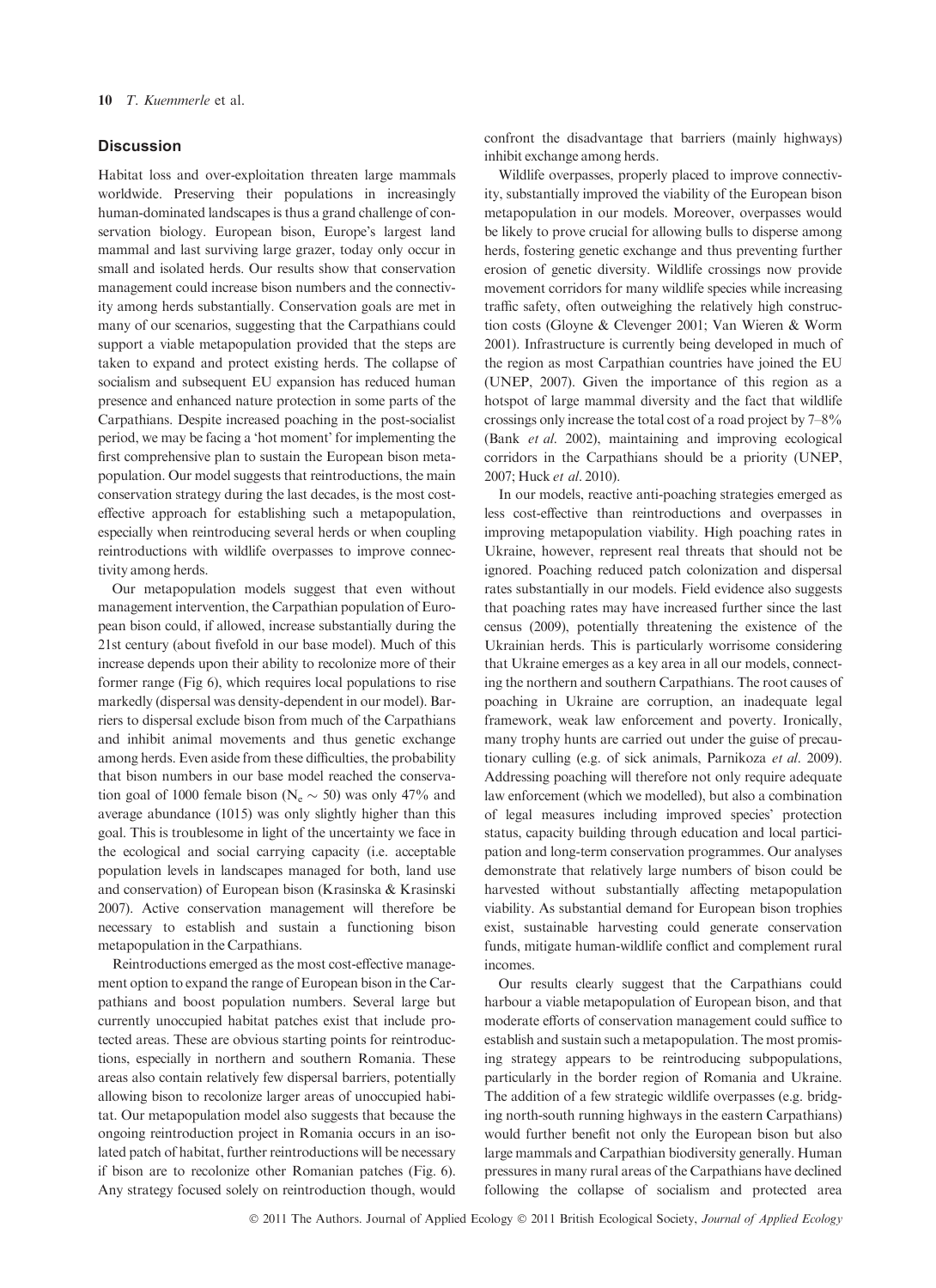networks and infrastructure expand in the new EU countries. This suggests that we may be facing particularly a favourable time to implement these conservation management options and establish a bison metapopulation.

Our metapopulation model was based on demographic parameters derived from long-term (>40 years) studies of bison population dynamics and a HS map derived from a comprehensive set of bison locations (Kuemmerle et al. 2010a). Sensitivity was high towards changes in  $R_{\text{max}}$ , yet our  $R_{\text{max}}$  estimates were very similar for both herds we assessed and nearly identical to two independent assessments (Mysterud et al. 2007; Daleszczyk & Bunevich 2009). Varying carrying capacity and the HS threshold affected our results noticeably and in similar ways. Though we calculated K based on available winter forage and our estimate agreed closely with estimates from the Bialowieza Forest and the K of wood bison Bison bison in North America (see Appendix S1 Supporting Information), we cannot fully rule out uncertainty in this parameter. The main goal of our scenario simulation was to compare conservation management options. Changes in K would only affect absolute bison numbers, and not our main conclusions. Varying dispersal rates also affected our results markedly. We carefully parameterize our dispersal functions using available field observations and our base model resulted in realistic occupancy patterns. Dispersal is likely to be densitydependent, yet no Carpathian bison herd is currently at carrying capacity. Dispersal rates and matrix permeability therefore remain weakly understood and further research along these lines is urgent. If dispersal rates were lower than assumed in our base model, we expect the importance of additional reintroductions to increase, whereas the effectiveness of wildlife overpasses would increase if European bison dispersal was higher than assumed in our base model. Finally, we did not model predation explicitly. Predation of European bison by brown bears in the Carpathians has been rare (five reported cases since the 1960s). Romania harbours large populations of bears, and it is possible that predation will increase as bison are released there and more animals approach senescence. How this would affect metapopulation viability is unknown.

While our ecoregion-wide assessments is useful for highlighting key areas for the conservation of European bison in the Carpathians, we recommend our model should be run with a larger number of strategies (e.g. systematically varying the number and timing of reintroductions, and the number and age distribution of the animals reintroduced, and target locations) before conservation strategies are implemented. Likewise, fine-sale assessments of habitat quality (e.g. forage availability) and conflict potentials with land use and people in candidate sites for reintroductions and wildlife overpasses should complement our broad-scale assessment. Finally, the costs of conservation management activities we used represent average estimates and will probably vary among countries. Also, our cost-effectiveness analyses did not include the indirect costs of a large bison population (e.g. damage to crops) nor the benefits from such a population (e.g. via trophy hunting). Furthermore, we did not quantify the additional benefits of particular conservation management options such as increased traffic safety and improved ecological corridors in the case of wildlife overpasses. Site-specific cost–benefit assessments that link economic models and metapopulation models should therefore be carried out for the target areas we identified.

Large mammals struggle to survive in human-dominated landscapes around the globe. Our results highlight that incorporating cost-effectiveness analyses into metapopulation models can elucidate the relative value (gain per unit cost) of different conservation management options, allowing the decision-maker to choose cost-effective options to preserve wildlife. While our ecoregion-wide approach does not replace fine-scale habitat assessments and conservation planning, metapopulation models can help us to target conservation actions, and to harmonize conservation planning across large areas and political borders. Our cost-effectiveness analysis of European bison metapopulation viability also shows how careful conservation planning and assessment of different conservation options can enable the establishment of a large metapopulation of this ungulate. Our study thus provides hope for the future of European bison in the Carpathians, one of the last relatively wild areas in Europe, and for restoring the bison's key ecological role.

## Acknowledgements

We would like to thank A. Bar Massada, M. Dubinin, A. Estes, A. Pidgeon and C. Rittenhouse for fruitful discussions; and A.-T. Bashta, O. Chaskovskyy, L. Halada, J. Kozak, I. Kruhlov and K. Ostapowicz for helping to generate the habitat suitability map. Three anonymous referees and the editors J. Jones and P. Stephens are thanked for very constructive and thoughtful comments on prior manuscript versions. We gratefully acknowledge the support by the Alexander von Humboldt Foundation and the NASA Land-cover and Land-Use Change Program.

## References

- Akçakaya, H.R. (2000) Viability analyses with habitat-based metapopulation models. Population Ecology, 42, 45–53.
- Akçakaya, H.R. (2005) RAMAS GIS: Linking Spatial Data with Population Viability Analysis. Version 5.0. Applied Biomathematics, Setauket, New York.
- Bank, F.G., Irwin, C.L., Evink, G.L., Gray, M.E., Hagood, S., Kinar, J.R., Levy, A., Paulson, D., Ruediger, B., Sauvajot, R.M., Scott, D.J. & White, P. (2002) Wildlife Habitat Connectivity across European Highways. pp. 45. U. S. Department of Transportation: Federal Highway Administration, Washington, DC.
- Baur, B., Cremene, C., Groza, G., Rakosy, L., Schileyko, A.A., Baur, A., Stoll, P. & Erhardt, A. (2006) Effects of abandonment of subalpine hay meadows on plant and invertebrate diversity in Transylvania, Romania. Biological Conservation, 132, 261–273.
- Breitenmoser, U. (1998) Large predators in the Alps: The fall and rise of man's competitors. Biological Conservation, 83, 279–289.
- Carroll, C. & Miquelle, D.G. (2006) Spatial viability analysis of Amur tiger (Panthera tigris altaica) in the Russian Far East: the role of protected areas and landscape matrix in population persistence. Journal of Applied Ecology, 43, 1056–1068.
- Caswell, H. (2001) Matrix Population Models: Construction, Analysis, and Interpretation, 2nd edn. Sinauer Associates, Inc, Sunderland, Massachusetts.
- Ceballos, G. & Ehrlich, P.R. (2002) Mammal population losses and the extinction crisis. Science, 296, 904–907.
- Daleszczyk, K. & Bunevich, A.N. (2009) Population viability analysis of European bison populations in Polish and Belarusian parts of Bialowieza Forest with and without gene exchange. Biological Conservation, 142, 3068-3075.
- DeVries, M.F. (1995) Large herbivores and the design of large-scale nature reserves in western Europe. Conservation Biology, 9, 25–33.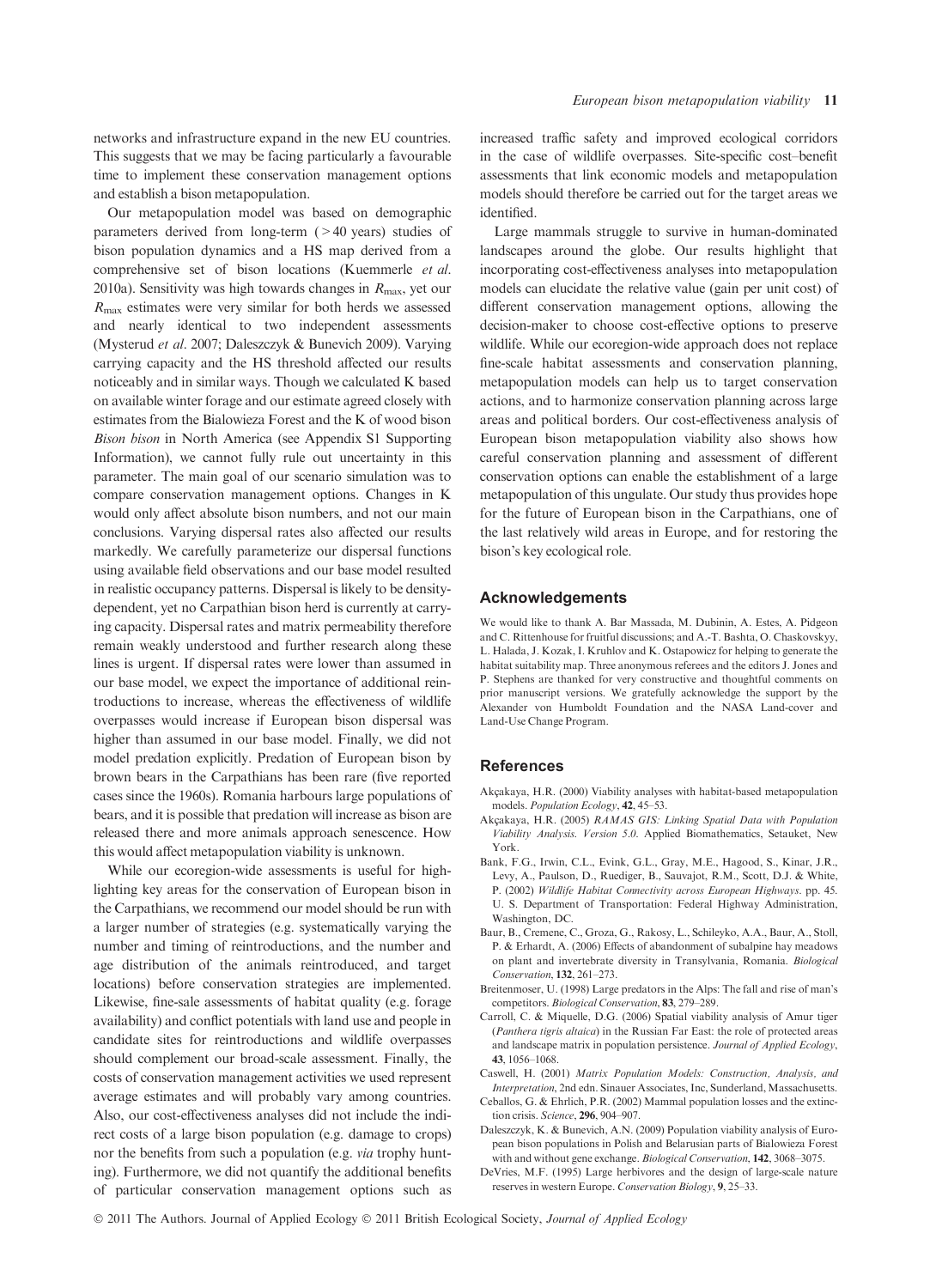- Dudley, J.P., Ginsberg, J.R., Plumptre, A.J., Hart, J.A. & Campos, L.C. (2002) Effects of war and civil strife on wildlife and wildlife habitats. Conservation Biology, 16, 319–329.
- EBRD & FAO (2008) Fighting Food Inflation through Sustainable Investment. Grain Production and Export Potential in the CIS countries. European Bank for Reconstruction and Development and Food and Agricultural Organisation of the United Nations, London.
- Ellis, E.C. & Ramankutty, N. (2008) Putting people in the map: anthropogenic biomes of the world. Frontiers in Ecology and the Environment, 6, 439–447.
- Enserink, M. & Vogel, G. (2006) The carnivore comeback. Science, 314, 746–749.
- Fowler, C.W. (1981) Density dependence as related to life history strategy. Ecology, 62, 602–610.
- Frankham, R. (1995) Effective population size ⁄ adult population size ratios in wildlife: a review. Genetical Research, 66, 95–107.
- Gaillard, J.M., Festa-Bianchet, M., Yoccoz, N.G., Loison, A. & Toigo, C. (2000) Temporal variation in fitness components and population dynamics of large herbivores. Annual Review of Ecology and Systematics, 31, 367–393.
- Gaston, K.J. & Fuller, R.A. (2008) Commonness, population depletion and conservation biology. Trends in Ecology and Evolution, 23, 14–19.
- Gill, J. (1998) Do the abiotic environmental factors influence the reproduction rate in the free-ranging European bison in Bialowieza Primeval Forest? Acta Theriologica, 43, 417–432.
- Gloyne, C.C. & Clevenger, A.P. (2001) Cougar Puma concolor use of wildlife crossing structures on the Trans-Canada highway in Banff National Park, Alberta. Wildlife Biology, 7, 117–124.
- Gordon, I.J. & Loison, A. (2009) What is the future for wild, large herbivores in human-modified agricultural landscapes? Wildlife Biology, 15, 1–9.
- Haight, R. & Travis, L. (2008) Reserve design to maximize species persistence. Environmental Modeling and Assessment, 13, 243–253.
- Haight, R.G., Cypher, B., Kelly, P.A., Phillips, S., Possingham, H.P., Ralls, K., Starfield, A.M., White, P.J. & Williams, D. (2002a) Optimizing habitat protection using demographic models of population viability. Conservation Biology, 16, 1386–1397.
- Haight, R.G., Travis, L.E., Nimerfro, K. & Mech, L.D. (2002b) Computer simulation of wolf-removal strategies for animal damage control. Wildlife Society Bulletin, 30, 1–9.
- Hamel, S., Côté, S.D., Smith, K.G. & Festa-Bianchet, M. (2006) Population dynamics and harvest potential of mountain goat herds in Alberta. Journal of Wildlife Management, 70, 1044–1053.
- Henry, L.A. & Douhovnikoff, V. (2008) Environmental issues in Russia. Annual Review of Environment and Resources, 33, 437–460.
- Huck, M., Jędrzejewski, W., Borowik, T., Miosz-Cielma, M., Schmidt, K., Jędrzejewska, B., Nowak, S. & Mysajek, R. (2010) Habitat suitability, corridors and dispersal barriers for large carnivores in Poland. Acta Theriologica, 55, 177–195.
- Huijser, M.P., Duffield, J.W., Clevenger, A.P., Ament, R.J. & McGowen, P.T. (2009) Cost–benefit analyses of mitigation measures aimed at reducing collisions with large ungulates in the United States and Canada: a decision support tool. Ecology and Society, 14, 15.
- Ioffe, G., Nefedova, T. & Zaslavsky, I. (2004) From spatial continuity to fragmentation: the case of Russian farming. Annals of the Association of American Geographers, 94, 913–943.
- Jedrzejewska, B., Jedrzejewski, W., Bunevich, A.N., Milkowski, L. & Krasinski, Z.A. (1997) Factors shaping population densities and increase rates of ungulates in Bialowieza Primeval Forest (Poland and Belarus) in the 19th and 20th centuries. Acta Theriologica, 42, 399–451.
- Krasinska, M. & Krasinski, Z.A. (2007) The European Bison. A Nature Monography. Mammal Research Institute, Polish Academy of Sciences, Bialowieza.
- Krasinski, Z.A. (1978) Dynamics and structure of European bison population in the Bialowieza Primeval Forest. Acta Theriologica, 23, 3–48.
- Kuemmerle, T., Hostert, P., Radeloff, V.C., van der Linden, S., Perzanowski, K. & Kruhlov, I. (2008) Cross-border comparison of post-socialist farmland abandonment in the Carpathians. Ecosystems, 11, 614–628.
- Kuemmerle, T., Chaskovskyy, O., Knorn, J., Radeloff, V.C., Kruhlov, I., Keeton, W.S. & Hostert, P. (2009) Forest cover change and illegal logging in the Ukrainian Carpathians in the transition period from 1988 to 2007. Remote Sensing of Environment, 113, 1194–1207.
- Kuemmerle, T., Perzanowski, K., Chaskovskyy, O., Ostapowicz, K., Halada, L., Bashta, A.-T., Hostert, P., Waller, D.M. & Radeloff, V.C. (2010a) European bison habitat in the Carpathian Mountains. Biological Conservation, 143, 908–916.
- Kuemmerle, T., Radeloff, V.C., Perzanowski, K., Kozlo, P., Sipko, T., Khoyetskyy, P., Bashta, A.-T., Chikurova, E., Parnikoza, I., Baskin, L.,

Angelstam, P. & Waller, D.M. (in press.) Predicting potential European bison habitat across its former range. Ecological Applications, in press.. DOI: 10.1890/10-0073.1.

- Lindsey, P.A., Alexander, R., Du Toit, J.T. & Mills, M.G.L. (2005) The cost efficiency of wild dog conservation in South Africa. Conservation Biology, 19, 1205–1214.
- Linkie, M., Chapron, G., Martyr, D.J., Holden, J. & Leader-Williams, N. (2006) Assessing the viability of tiger subpopulations in a fragmented landscape. Journal of Applied Ecology, 43, 576–586.
- Maehr, D.S., Noss, R.F. & Larkin, J.L. (2001) Large Mammal Restoration: Ecological and Sociological Challenges in the 21st Century. Island Press, Washington, D.C.
- McCullough, D.R. (1975) The George Reserve Deer Herd: Population Ecology of a K-Selected Species. The Blackburn Press, Caldwell, NJ.
- Milner-Gulland, E.J. & Bennett, E.L. (2003) Wild meat: the bigger picture. Trends in Ecology and Evolution, 18, 351–357.
- Milner-Gulland, E.J., Kholodova, M.V., Bekenov, A., Bukreeva, O.M., Grachev, I.A., Amgalan, L. & Lushchekina, A.A. (2001) Dramatic declines in saiga antelope populations. Oryx, 35, 340–345.
- Moilanen, A. & Cabeza, M. (2002) Single-species dynamic site selection. Ecological Applications, 12, 913–926.
- Morrison, J.C., Sechrest, W., Dinerstein, E., Wilcove, D.S. & Lamoreux, J.F. (2007) Persistence of large mammal faunas as indicators of global human impacts. Journal of Mammalogy, 88, 1363–1380.
- Müller, D., Kuemmerle, T., Rusu, M. & Griffiths, P. (2009) Lost in transition. Determinants of cropland abandonment in postsocialist Romania. Journal of Land Use Science, 4, 109–129.
- Mysterud, A., Barton, K.A., Je˛drzejewski, B., Krasinski, Z.A., Niedzialkowska, M., Kamler, J.F., Yoccoz, N.G. & Stenseth, N.C. (2007) Population ecology and conservation of endangered megafauna: the case of European bison in Bialowieza Primeval Forest, Poland. Animal Conservation, 10, 77–87.
- Olech, W. & Perzanowski, K. (2002) A genetic background for reintroduction program of the European bison (Bison bonasus) in the Carpathians. Biological Conservation, 108, 221–228.
- Parnikoza, I., Boreiko, V., Sesin, V. & Kaliuzhna, M. (2009) History, current state and perspectives of conservation of European bison in Ukraine. European Bison Conservation Newsletter, 2, 5–16.
- Perzanowski, K. & Olech, W. (2007) A future for European bison Bison bonasus in the Carpathian ecoregion? Wildlife Biology, 13, 108–112.
- Perzanowski, K., Olech, W. & Kozak, H. (2004) Constraints for re-establishing a meta-population of the European bison in Ukraine. Biological Conservation, 120, 345-353.
- Plumb, G.E., White, P.J., Coughenour, M.B. & Wallen, R.L. (2009) Carrying capacity, migration, and dispersal in Yellowstone bison. Biological Conservation, 142, 2377–2387.
- Pucek, Z., Belousova, I.P., Krasinska, M., Krasinska, Z.A. & Olech, W. (2004) European Bison. Status Survey and Conservation Action Plan. IUCN/SSC Bison Specialist Group, IUCN, Gland.
- Raczyński, J. (2008) European Bison Pedigree Book. Biaowieski Park Narodowy, Biaowieza, Poland. \_
- Rogers, D.A., Rooney, T.P., Hawbaker, T.J., Radeloff, V.C. & Waller, D.M. (2009) Paying the extinction debt in southern Wisconsin forest understories. Conservation Biology, 23, 1497–1506.
- Stephens, P.A., d'Sa, C.A., Sillero-Zubiri, C. & Leader-Williams, N. (2001) Impact of livestock and settlement on the large mammalian wildlife of Bale Mountains National Park, southern Ethiopia. Biological Conservation, 100, 307–322.
- TI (2010) Transparency International: Corruption Perceptions Index 2009 Available online at: http://www.transparency.org/policy\_research/surveys\_ indices/cpi/2009 [accessed 30 March 2010].
- Tokarska, M., Kawako, A., Wójcik, J. & Pertoldi, C. (2009) Genetic variability in the European bison (Bison bonasus) population from Biaowieża forest over 50 years. Biological Journal of the Linnean Society, 97, 801–809.
- Traill, L.W., Bradshaw, C.J.A. & Brook, B.W. (2007) Minimum viable population size: a meta-analysis of 30 years of published estimates. Biological Conservation, 139, 159–166.
- Trocmé, M., Cahill, S., de Vries, J.G., Farrall, H., Folkeson, L.G., Hichks, C. & Peymen, J. (2003) COST 341 – Habitat Fragmentation due to Transportation Infrastructure: The European Review. Office for official publications of the European Communities, Luxembourg.
- UNEP (2007) Carpathians Environment Outlook, p. 232. United Nations Environment Programme (UNEP), Geneva, Switzerland.
- VanWieren, S.E. & Worm, P.B. (2001) The use of a motorway wildlife overpass by large mammals. Netherlands Journal of Zoology, 51, 97–105.